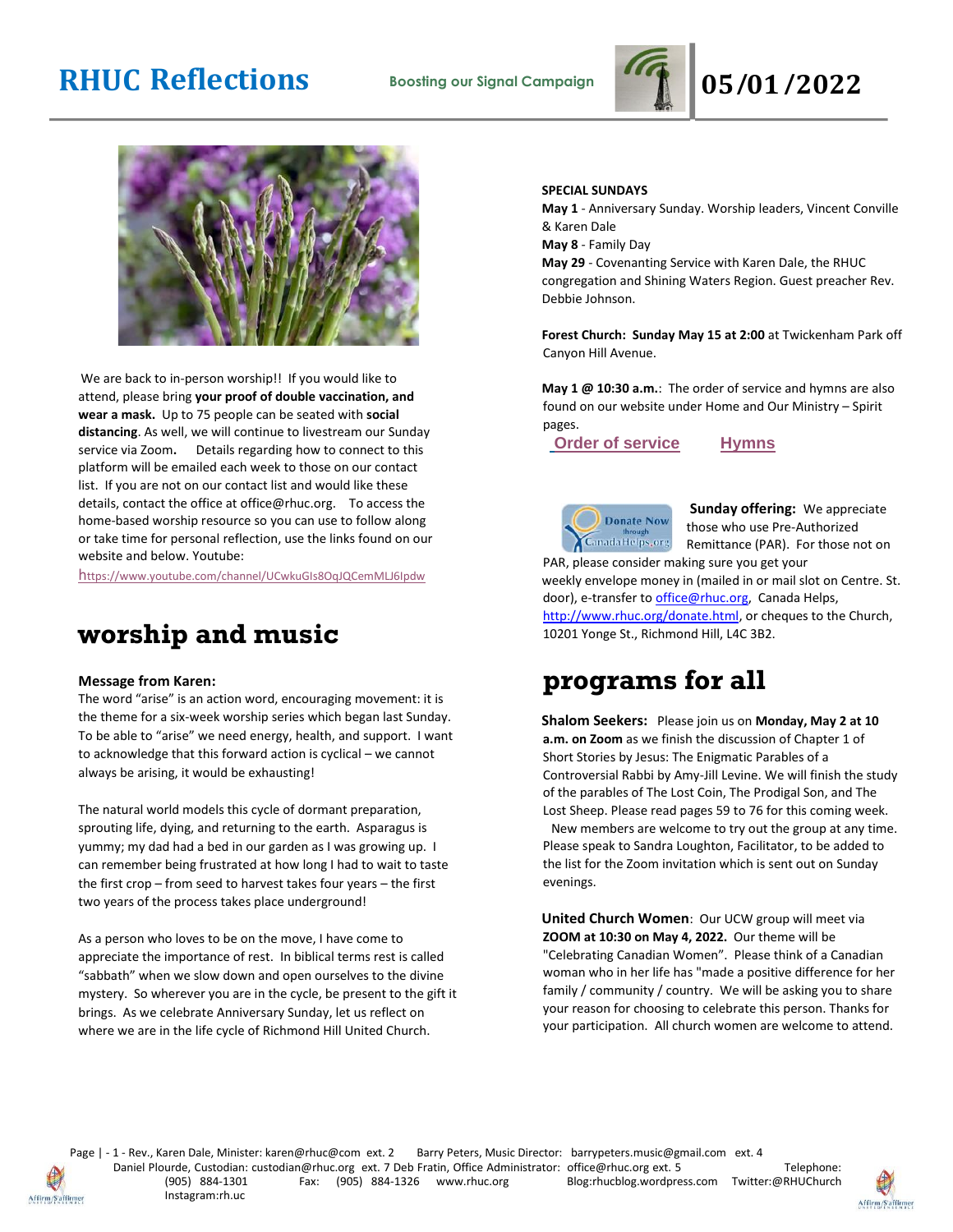

### **CC**'cook's Corner'! Trying to eat less meat? Why not try

'Meatless Monday'! Watch this corner for new recipes. Send your favourite recipes to either Deb Fratin at [office@rhuc.org](mailto:office@rhuc.org) or Lyn May at **lynniemay@gmail.com**. Thanks!!

#### **Chinese Vegetable Fried Rice**

8 oz Basmati rice (white or brown)

- 4 eggs
- 4 Tbsp oil
- 3 green onions chopped
- 1 clove garlic crushed
- 1 " ginger grated
- 1 tsp fennel seed
- 6 oz green beans sliced
- 6 oz peas
- 4 oz mushrooms
- 1 tbsp soy sauce
- salt and pepper

Cook rice in 2 cups boiling water for 10 min (white) or 20min (brown). Drain and cool.

Beat eggs and set aside.

Sauté onion, garlic, ginger and fennel for 1 min.

Add green beans, mushrooms and peas and stir fry for 2 minutes.

In a separate pan fry eggs in a little oil until golden and slice thinly.

Mix rice and vegetables and heat gently. Garnish with slivers of eggs. Sprinkle with soy sauce.

#### **RHUC Book Club**:



Please join us **on Wednesday, May 25 at 4 p.m. on Zoom** to discuss SWIMMING BACK TO TROUT RIVER by Linda Rui Feng. This is the selection for the 2022 One Book One Aurora program. We have a set of books on loan from the Aurora Public Library - enough for everyone. Linda Rui Feng is a Chinese Canadian writer and academic, whose debut novel Swimming Back to Trout River was longlisted for the 2021 Giller Prize.

A lyrical novel set against the backdrop of China's Cultural Revolution that follows a father's quest to reunite his family before his precocious daughter's momentous birthday, which Garth Greenwell calls "one of the most beautiful debuts I've read in years."

 Feng's debut is "filled with tragedy yet touched with lifeaffirming passion" (Kirkus Reviews, starred review), and "Feng weaves a plot both surprising and inevitable, with not a word to spare" (Booklist, starred review).

 Please contact Sandra Loughton, Facilitator, for more information. New members are always welcome to join!

**H.A.I.R.:** HAIR (Heretics, Agnostics, Infidels and Other Riffraff), meets every Monday from 7:00 – 8:15 pm. We will continue to meet online, via Zoom, until further notice.These discussions are open to anyone interested, and new members are always welcome. For further information, or to get the zoom link for our next meeting, please contact David Leyton-Brown at dlbrown@yorku.ca

## **church news**



#### **Refugee Support**

**Committee:** Good news! After a long and difficult three years our new friends, Nur and Ahmad Alwani, have arrived in Canada. RHUC has sponsored two Syrian families,

and this is our first arrival! Nur and Ahmad fled Syria and lived temporarily first in Egypt and then in Turkey while they waited for sponsorship. Their uncle and aunt, Ibrahim and Lodi, brought their case to our attention through the United Church of Canada in Toronto. They have taken on the financial support - both for the waiting period with all the expenses of temporary accommodation and the substantial costs of completing all the medical and security checks and for all the settlement costs for their first year in Canada. This is a huge load, but Ibrahim and Lodi have been here for 23 years and are well established in jobs and their new house in King City. They have of course welcomed Nur and Ahmad into their home and are thrilled to be together as a family but recognize that the young couple will be anxious to set up their own place, find jobs and settle into their new life. the King City home is quite far from public transportation and job possibilities.

 Nur is an experienced IT technician and Ahmad has experience in the construction and retail industry. Both speak English - Nur's is excellent, written, and oral, and Ahmad is working on his. We hope to be able to help them find work - I will have their resumes soon. If anyone has any leads on one-bedroom apartments in the aurora /Newmarket/Richmond hill area that would mean they are able to find work and transportation and not be too far from family - and friends.



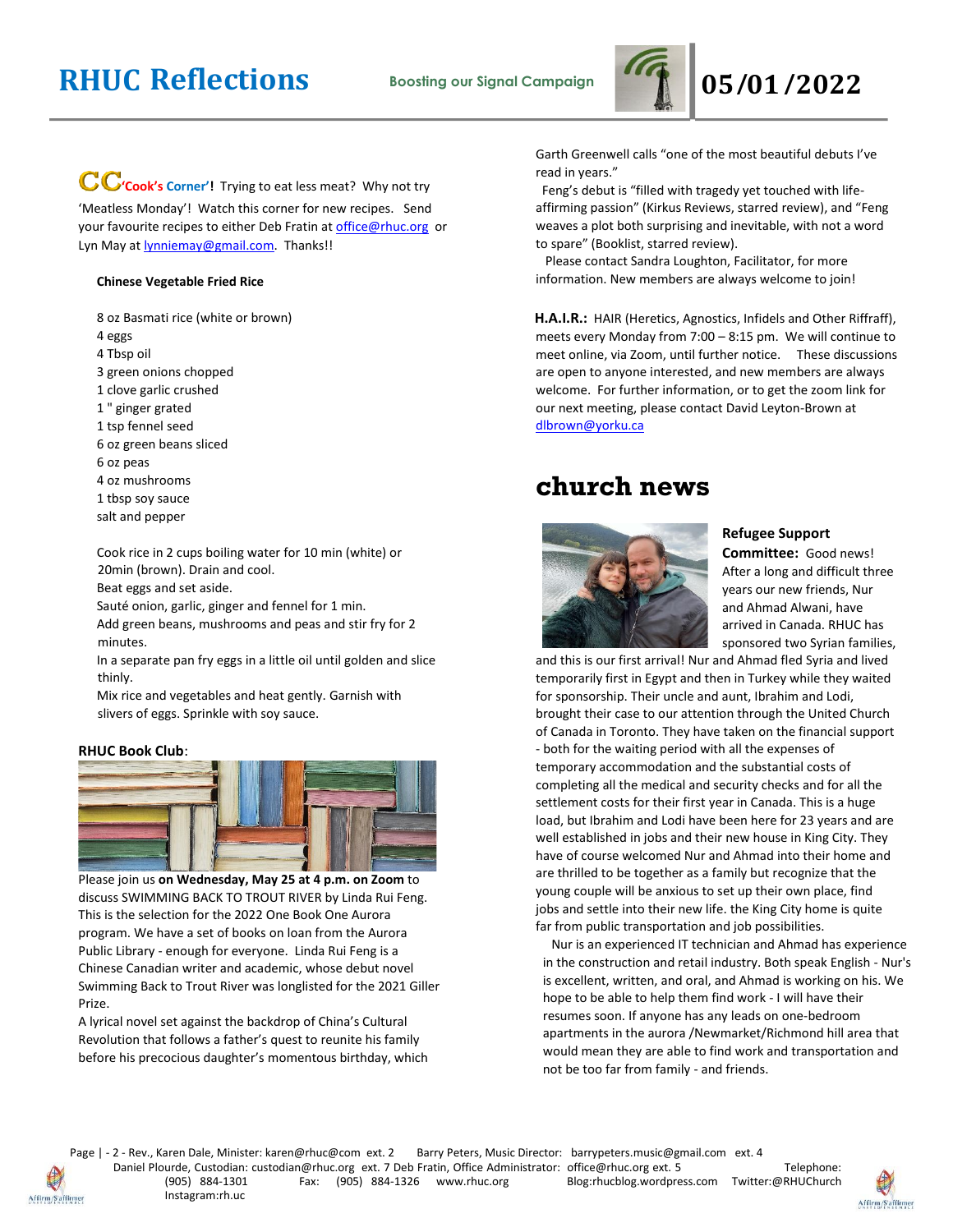

I am thinking of how helpful Men's Breakfast was to Waseem Mckhoul and how important church friends were to the rest of Waeem's growing family.

For now, the emphasis is on getting SIN cards, Health cards, bank accounts, drivers' licenses - all the things we take for granted! The Alwanis are happy to receive visitors at their beautiful new home off Jane Street and have lots of outdoor space and a beautiful back garden with forest and streams - perfect for Forest Church. For now, in person get-togethers at church don't seem likely but I am thinking of setting up some smaller outdoor events. If you would like to be part of the Welcome Committee, please give your name to either Deb Fratin at the church office or Lyn May.

Several people have asked if they could contribute to the Refugee Support Fund. It is always helpful to have some money on hand for 'extraordinary' expenses to be used by the current family or future sponsorships. If you would like to contribute, please send cheques or other donations marked 'refugee support fund' to the church office

 Many thanks again to DJ McCready and all the work he has done filling out endless sponsorship forms and setting up arrangements for disbursing financial support - and being the main go-to person over the last three years,

 *Lyn May, Refugee Support Committee*

**Broadview renewal time!** If you would like to renew your annual Broadview subscription or sign up for the magazine subscription for \$25, please etransfer to office@rhuc.org, mail a cheque or leave in the deposit box in the sanctuary by May 9. Thank you!

## **outreach**

#### *Reconciliation in Action - Hudson's Bay Company (HBC) Winnipeg*

Once the largest poured reinforced concrete building in Canada, the HBC's Portage Avenue location's ownership has been transferred to the Southern Chiefs Organization. "The SCO represents 34 Anishinaabe and Dakota Nations in southern Manitoba and more than 81,000 people. " The building (given heritage designation in 2019) was also a monument to build using locally sourced materials - 175,000 cubic feet of Tyndall limestone cladding was used on it's exterior.

"According to the HBC royal charter of 1670, the rent of two beaver and two elk was to be paid by the company whenever a British monarch visited Canada". The Southern Chiefs Organization presented two beaver pelts, two elk hides and a beaver hat to Richard Baker HBC's executive chairman and governor as payment for the building. "In turn, he [Richard Baker] gave [Grand Chief Jerry] Daniels a replica of a gold coin used as the original trade exchange currency between HBC

and First Nations, and a print of an 1819 map by HBC surveyor Peter Fidler of part of southern Manitoba."

*"Wehwehneh Bahgahkinahgohin* meaning "it is visible" in Anishinaabemowin, or Ojibway  $-$  is the name of the project, which promises 289 affordable housing units for members of southern Manitoba First Nations, two restaurants, a public atrium, a rooftop garden, a museum and an art gallery. The residential units will "address a crisis and dire shortage of First Nations housing," Daniels said. "Up to 500 people will find shelter and opportunity for success here. With plans for a health centre that will embrace both western

and traditional medical practices, it will also be a place where elders "will be supported and continue to share their world wisdom," Daniels said.

It will also become the governance house for the chiefs of the southern First Nations in Manitoba.."

[Source: [https://www.cbc.ca/news/canada/manitoba/hudson](https://www.cbc.ca/news/canada/manitoba/hudsons-bay-building-winnipeg-southern-chiefs-redevelopment-1.6427436) [s-bay-building-winnipeg-southern-chiefs-redevelopment-](https://www.cbc.ca/news/canada/manitoba/hudsons-bay-building-winnipeg-southern-chiefs-redevelopment-1.6427436)[1.6427436](https://www.cbc.ca/news/canada/manitoba/hudsons-bay-building-winnipeg-southern-chiefs-redevelopment-1.6427436) & [https://nationaltrustcanada.ca/online](https://nationaltrustcanada.ca/online-stories/winnipegs-iconic-hudsons-bay-company-building-gains-heritage-status-but-city-wrestles-with-its-future)[stories/winnipegs-iconic-hudsons-bay-company-building](https://nationaltrustcanada.ca/online-stories/winnipegs-iconic-hudsons-bay-company-building-gains-heritage-status-but-city-wrestles-with-its-future)[gains-heritage-status-but-city-wrestles-with-its-future](https://nationaltrustcanada.ca/online-stories/winnipegs-iconic-hudsons-bay-company-building-gains-heritage-status-but-city-wrestles-with-its-future) ]

#### *Reconciliation in Action - West Kildonan Collegiate, Winnipeg*

In order to graduate from West Kildonan Collegiate each student needs to complete a reconcili-action course.

The curriculum is titled *Reconciliation: Building relationships through Reconcili-action* was first introduced the 2018/19 school year.

"...includes cultural activities, Indigenous literature, and related assignments that explore four key themes: selfreflection and identity; treaty relations; environmental stewardship; and "reconcili-action"

"Among the 94 calls to action released by the Truth and Reconciliation Commission in 2015 was a request for governments to create and make mandatory age-appropriate curriculum on residential schools, treaties, and Indigenous peoples' historical and contemporary contributions to Canada. The TRC also called on governments to fund post-secondary institutions to offer teacher candidates training on integrating both Indigenous knowledge and teaching methods."

[Source: [https://www.thestar.com/winnipeg/2021/10/01/high](https://www.thestar.com/winnipeg/2021/10/01/high-school-studies-enhanced-through-reconcili-action.html) [-school-studies-enhanced-through-reconcili-action.html](https://www.thestar.com/winnipeg/2021/10/01/high-school-studies-enhanced-through-reconcili-action.html) ]

*Reconciliation in Action - Ryerson University name change*



Page | - 3 - Rev., Karen Dale, Minister: karen@rhuc@com ext. 2 Barry Peters, Music Director: barrypeters.music@gmail.com ext. 4 Daniel Plourde, Custodian: custodian@rhuc.org ext. 7 Deb Fratin, Office Administrator: office@rhuc.org ext. 5 Telephone:<br>(905) 884-1326 www.rhuc.org Blog:rhucblog.wordpress.com Twitter:@RHUChurch Blog:rhucblog.wordpress.com Twitter:@RHUChurch Instagram:rh.uc